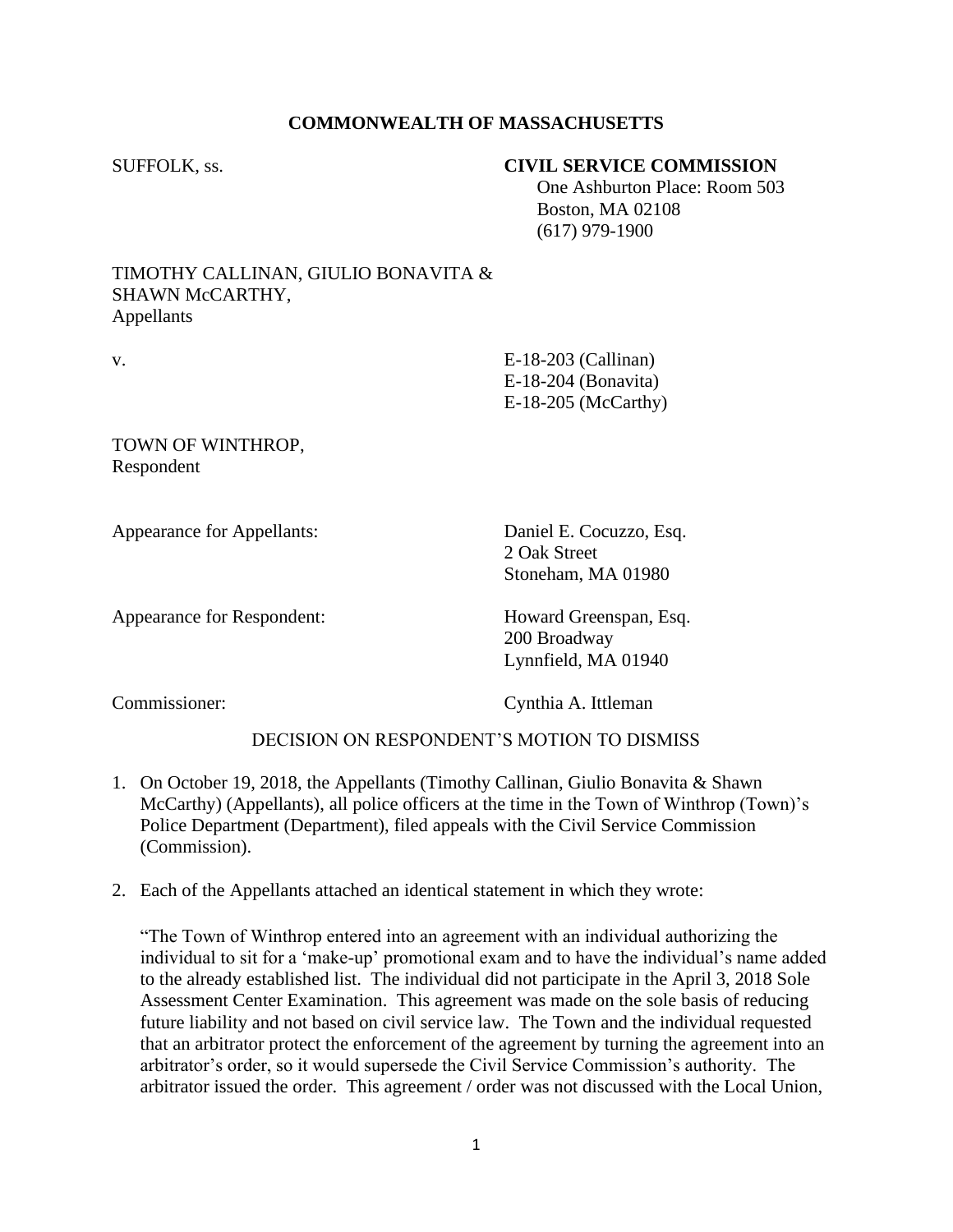as it was conducted without their knowledge. An investigation revealed the order's existence."

- 3. On November 13, 2018, I held a pre-hearing conference which was attended by the Appellants, counsel for the Appellants and counsel for the Town.
- 4. Based on the information provided at the pre-hearing conference, the following appears to be undisputed:
	- A. On May 2, 2018, an eligible list for Winthrop Police Sergeant was established.
	- B. Appellant Callinan was ranked 1<sup>st</sup>; Appellant McCarthy was ranked 2<sup>nd</sup>; and Appellant Bonavita was ranked 4<sup>th</sup>.
	- C. The name of Ferruccio Romeo, who had been terminated from his position as a Winthrop Police Officer in 2015, did not appear on the May 2, 2018 eligible list.
	- D. In 2016, an Arbitrator reinstated Romeo to his position as police officer; the Town appealed.
	- E. In 2017, the Superior Court vacated the Arbitrator's decision; Romeo and the Union appealed.
	- F. In 2018, the Appeals Court reinstated the Arbitrator's decision and ordered Romeo reinstated.
	- G. Since Romeo was not employed by the Town as a police officer when the sergeant's promotional examination was administered, he did not have the opportunity to take the examination and/or have his name appear on the eligible list, which was established in May 2018.
	- H. In September 2018, pursuant to a stipulated order, an Arbitrator entered an Order permitting Romeo to take part in a make-up promotional examination on October 25, 2018.
	- I. Six days before Romeo was scheduled to take the make-up promotional examination, the Appellants filed the instant appeals.
- 5. Romeo took and passed the promotional examination.
- 6. On April 1, 2019, Romeo's name was added to the Winthrop Police Sergeant promotional list. Romeo's name appeared below Callinan and McCarthy; and above Bonavita.
- 7. According to information posted on HRD's website, Callinan and McCarthy were promoted to Police Sergeant on May 12, 2019; Romeo was promoted to Police Sergeant on December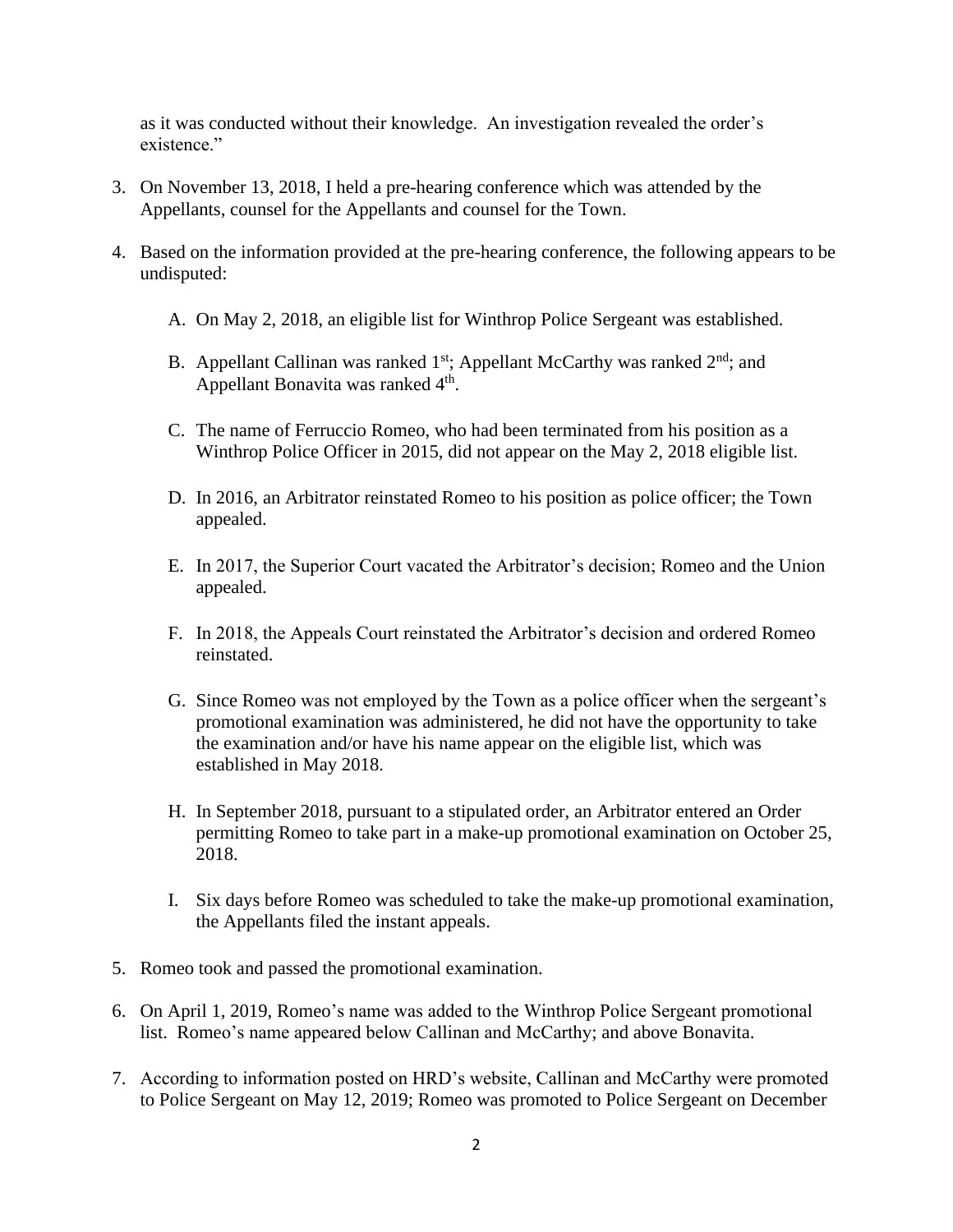18, 2019; Bonavita has not been promoted and his name appears first among those remaining on the eligible list for Police Sergeant.

#### *Analysis / Conclusion*

 These appeals are dismissed for the following reasons. First, the appeals of Callinan and McCarthy are moot as they have both been promoted to Police Sergeant with an effective date prior to Romeo. Second, the Appellants' argument that the Arbitrator's decision to allow Romeo to take the make-up examination was inconsistent with civil service law is misplaced. The Appeals Court upheld an Arbitrator's decision to reinstate Romeo, effectively restoring his rights. When a civil service employee is reinstated to his/her position, G.L. c. 31, s. 43 requires that the person be "returned to his position without loss of compensation *or other rights."*  (emphasis added) Therefore, the Arbitrator's decision to allow Romeo to take the make-up promotional examination, upon his reinstatement, was not inconsistent with this provision of the civil service law.

 For these reasons, the Town's Motion to Dismiss is allowed and the Appellant's appeals are hereby *dismissed*.

Civil Service Commission

*/s/ Cynthia A. Ittleman* Cynthia A. Ittleman Chairman

By a vote of the Civil Service Commission (Bowman, Chairman; Camuso, Ittleman, Stein and Tivnan, Commissioners) on February 25, 2021.

Either party may file a motion for reconsideration within ten days of the receipt of this Commission order or decision. Under the pertinent provisions of the Code of Mass. Regulations, 801 CMR 1.01(7)(l), the motion must identify a clerical or mechanical error in this order or decision or a significant factor the Agency or the Presiding Officer may have overlooked in deciding the case. A motion for reconsideration does not toll the statutorily prescribed thirty-day time limit for seeking judicial review of this Commission order or decision.

Under the provisions of G.L c. 31, § 44, any party aggrieved by this Commission order or decision may initiate proceedings for judicial review under G.L. c. 30A, § 14 in the superior court within thirty (30) days after receipt of